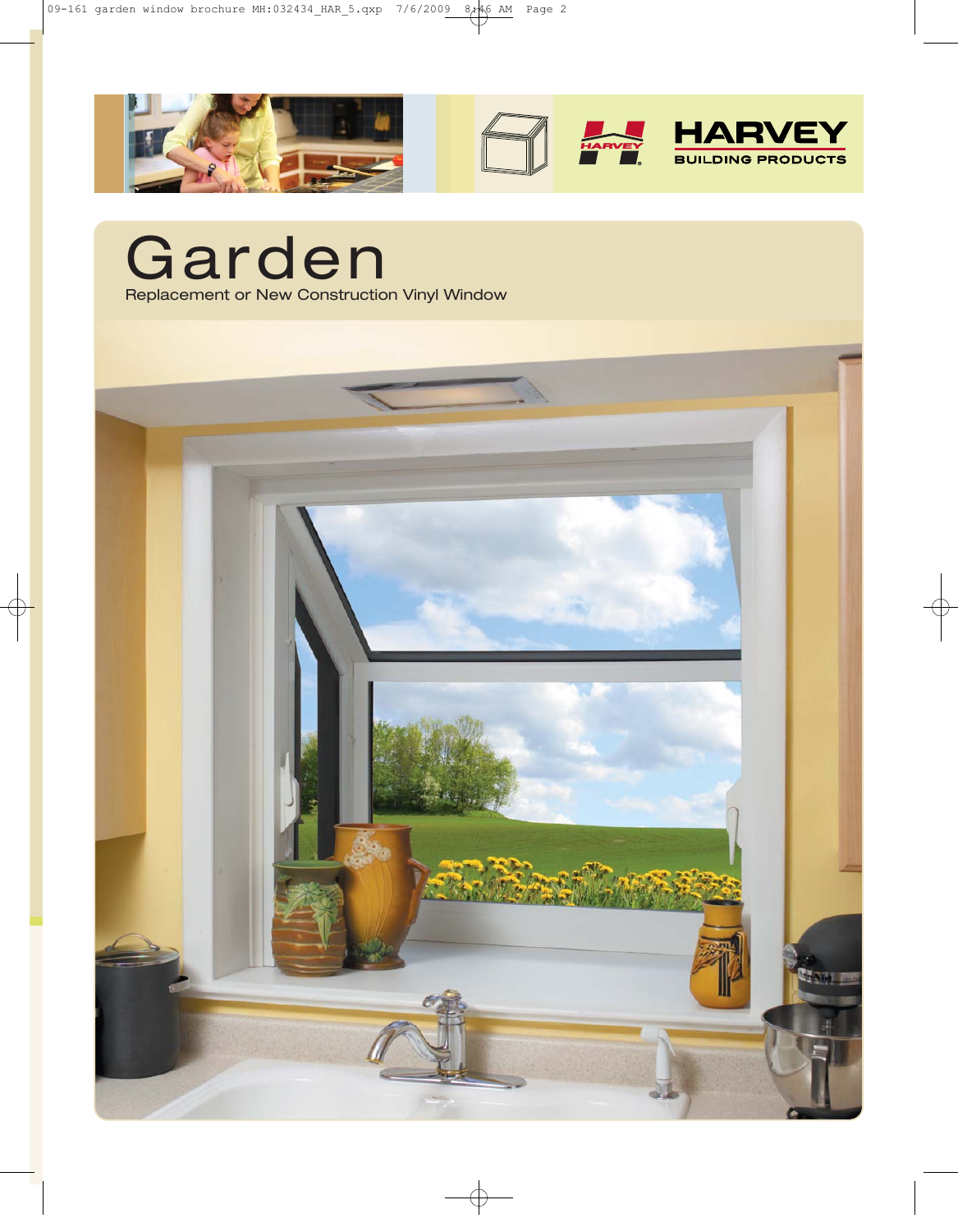



## Garden features

Bring the outdoors into your home with our vinyl garden window. Whether you are building a new home or remodeling your existing home, the garden window makes a beautiful setting for your plants, collectibles or favorite decorations.

- Only vinyl garden window on the market today with an AAMA Certified R-50 rating (units 60-1/2" x 60-1/2" and smaller)
- Top sloped insulating glass (a constant 35° pitch) is tempered for improved safety and unit integrity
- Twin sealing, fully screened, operating casements with external glazing for improved weather protection
- Exterior grade plywood headboard, seatboard and jamb are 1-1/4" for excellent structural and thermal performance; support brackets are not needed
- High performance 1" insulating glass with option of Low-E/Argon glazing
- R-50 "Coastal Rating" available



Light up a room by letting more of the outside shine in.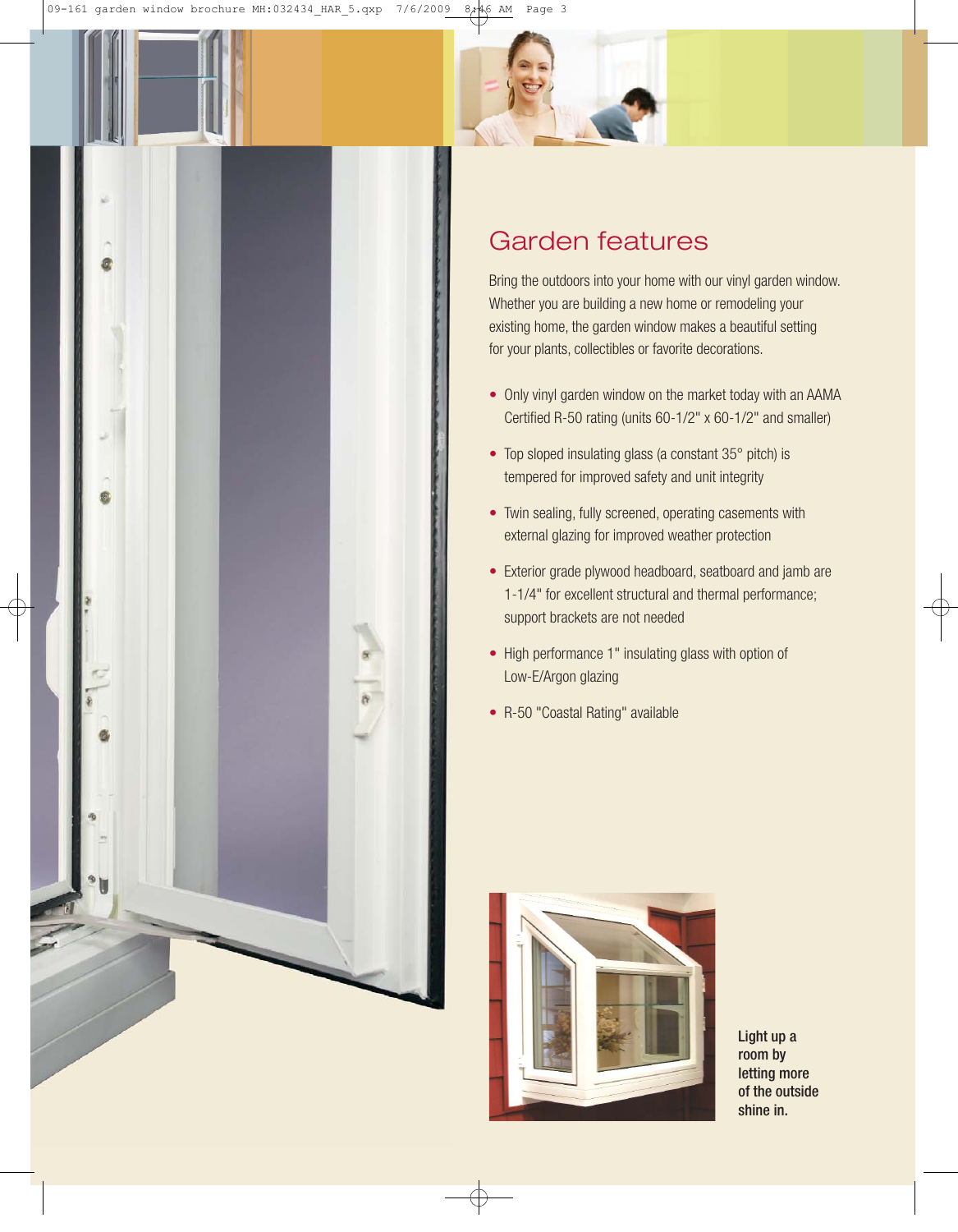



### hardware





# grids

Contoured GBG (Grids Between Glass)



#### Grid Configurations

- Colonial
- Prairie

# glazing

- Clear Insulated (standard)
- Low-E
- Low-E/Argon
- Clear
- Double Low-E/Argon
- Obscure

## additional options

- Adjustable Glass Shelf with Polished Edges and Brackets/Standards
- Waterproof Insulation Board Increases R-Value to 6.22

#### Full Screen

• Fiberglass wire

# headboard, seatboard and jamb colors/finishes











Sherwood Oak Pionite®



interior/exterior frame colors



## Dupont Corian ® seatboard colors





Due to printing limitations, finishes and colors shown are for representation only.